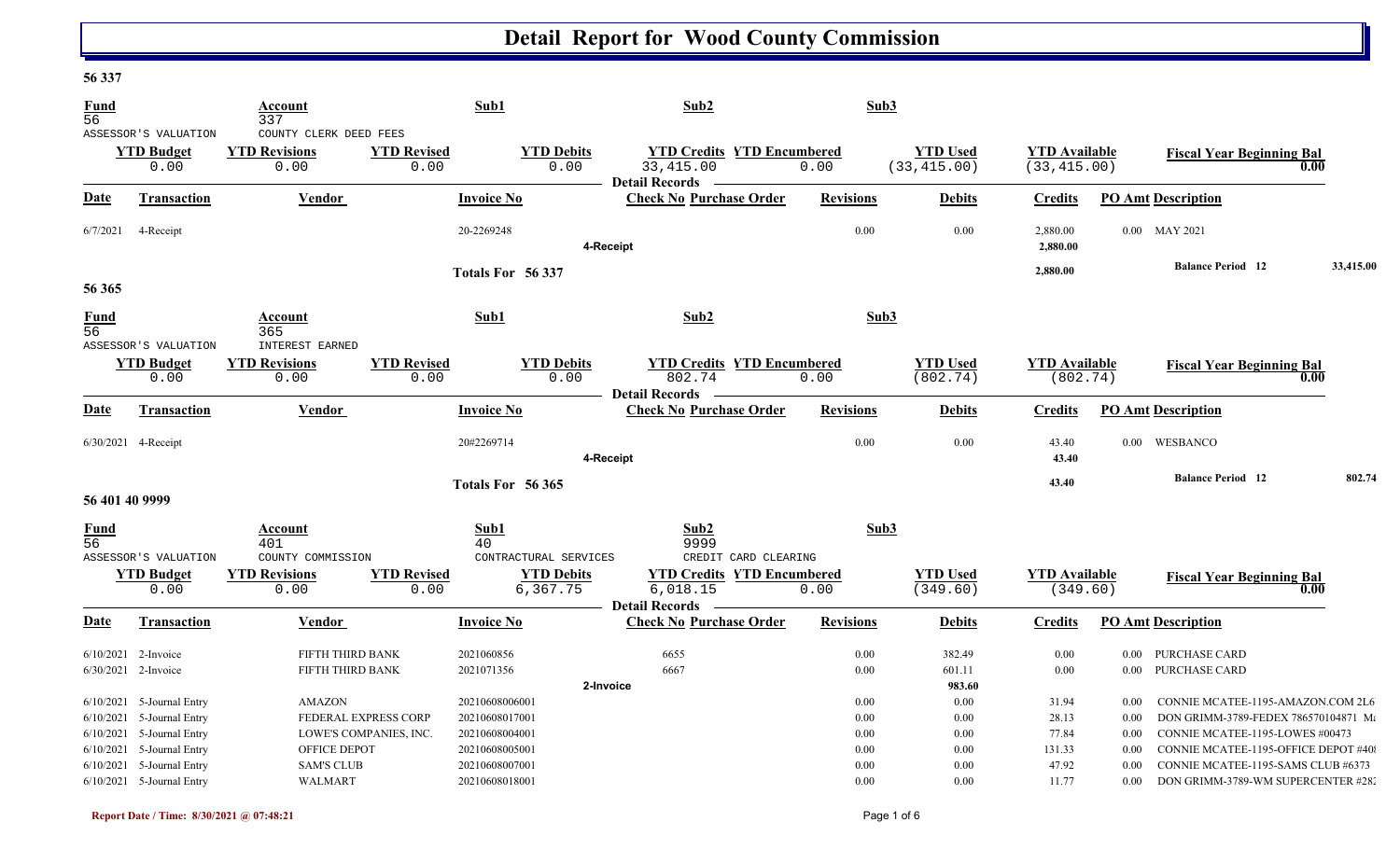|                                |                                            |                           | <b>Detail Report for Wood County Commission</b> |                  |                                 |                                |          |                                     |            |
|--------------------------------|--------------------------------------------|---------------------------|-------------------------------------------------|------------------|---------------------------------|--------------------------------|----------|-------------------------------------|------------|
| $6/10/2021$ 5-Journal Entry    | <b>WALMART</b>                             | 20210608043001            |                                                 | 0.00             | 0.00                            | 30.48                          | $0.00\,$ | DON GRIMM-3789-WAL-MART #1782 12 Qu |            |
| $6/10/2021$ 5-Journal Entry    | <b>WALMART</b>                             | 20210608091001            |                                                 | 0.00             | 0.00                            | 23.08                          | 0.00     | DON GRIMM-3789-WM SUPERCENTER #17   |            |
| 6/30/2021<br>5-Journal Entry   | AMAZON                                     | 20210713007001            |                                                 | 0.00             | 0.00                            | 18.98                          | 0.00     | CONNIE MCATEE-1195-AMZN MKTP US 2X  |            |
| 5-Journal Entry<br>6/30/2021   | <b>AMAZON</b>                              | 20210713010001            |                                                 | 0.00             | 0.00                            | 27.71                          | 0.00     | CONNIE MCATEE-1195-AMZN MKTP US 2X  |            |
| 6/30/2021<br>5-Journal Entry   | OFFICE DEPOT                               | 20210713008001            |                                                 | 0.00             | 0.00                            | 27.43                          | 0.00     | CONNIE MCATEE-1195-OFFICE DEPOT #40 |            |
| 6/30/2021<br>5-Journal Entry   | <b>SAM'S CLUB</b>                          | 20210713009001            |                                                 | 0.00             | 0.00                            | 488.98                         | 0.00     | CONNIE MCATEE-1195-SAMSCLUB #6373   |            |
| 6/30/2021<br>5-Journal Entry   | WALMART                                    | 20210713097001            |                                                 | 0.00             | 0.00                            | 17.64                          | 0.00     | DON GRIMM-3789-WAL-MART #2823 Hand  |            |
| 6/30/2021 5-Journal Entry      | <b>WALMART</b>                             | 20210713106001            |                                                 | 0.00             | 0.00                            | 9.93                           | 0.00     | DON GRIMM-3789-WM SUPERCENTER #178  |            |
| 6/30/2021 5-Journal Entry      | <b>WALMART</b>                             | 20210713131001            |                                                 | 0.00             | 0.00                            | 10.44                          | 0.00     | DON GRIMM-3789-WM SUPERCENTER #282  |            |
|                                |                                            |                           | 5-Journal Entry                                 |                  |                                 | 983.60                         |          |                                     |            |
|                                |                                            | Totals For 56 401 40 9999 |                                                 |                  | 983.60                          | 983.60                         |          | <b>Balance Period 12</b>            | 349.60     |
| 56 407 10 103                  |                                            |                           |                                                 |                  |                                 |                                |          |                                     |            |
| Fund<br>56                     | Account<br>407                             | Sub1<br>10                | Sub2<br>103                                     | Sub3             |                                 |                                |          |                                     |            |
| ASSESSOR'S VALUATION           | ASSESSOR'S VALUATION                       | PERSONAL SERVICES         | SALARIES-DEPUTIES                               |                  |                                 |                                |          |                                     |            |
| <b>YTD Budget</b>              | <b>YTD Revisions</b><br><b>YTD Revised</b> | <b>YTD Debits</b>         | <b>YTD Credits YTD Encumbered</b>               |                  | <b>YTD Used</b>                 | <b>YTD</b> Available           |          | <b>Fiscal Year Beginning Bal</b>    |            |
| 439,000.00                     | 439,000.00<br>0.00                         | 442, 214.69               | 0.00<br><b>Detail Records</b>                   | 0.00             | (442, 214.69)                   | (3, 214.69)                    |          |                                     | 0.00       |
| <u>Date</u><br>Transaction     | <b>Vendor</b>                              | <b>Invoice No</b>         | <b>Check No Purchase Order</b>                  | <b>Revisions</b> | <b>Debits</b>                   | <b>Credits</b>                 |          | <b>PO Amt Description</b>           |            |
| 6/8/2021<br>2-Invoice          | <b>GENERAL COUNTY FUNDS</b>                | 06082021                  | 6650                                            | 0.00             | 37,750.00                       | 0.00                           | $0.00\,$ | SALARIES                            |            |
| $6/30/2021$ 2-Invoice          | <b>GENERAL COUNTY FUNDS</b>                | 06302021                  | 6665                                            | 0.00             | 37,750.00                       | 0.00                           | $0.00\,$ | SALARY                              |            |
|                                |                                            |                           | 2-Invoice                                       |                  | 75,500.00                       |                                |          |                                     |            |
|                                |                                            | Totals For 56 407 10 103  |                                                 |                  | 75,500.00                       |                                |          | <b>Balance Period</b> 12            | 442.214.69 |
| 56 407 10 104                  |                                            |                           |                                                 |                  |                                 |                                |          |                                     |            |
| Fund<br>56                     | Account<br>407                             | Sub1<br>10                | Sub2<br>104                                     | Sub3             |                                 |                                |          |                                     |            |
| ASSESSOR'S VALUATION           | ASSESSOR'S VALUATION                       | PERSONAL SERVICES         | SOCIAL SECURITY                                 |                  |                                 |                                |          |                                     |            |
| <b>YTD Budget</b><br>32,000.00 | <b>YTD Revisions</b><br><b>YTD Revised</b> | <b>YTD Debits</b>         | <b>YTD Credits YTD Encumbered</b><br>0.00       |                  | <b>YTD Used</b><br>(31, 792.95) | <b>YTD Available</b><br>207.05 |          | <b>Fiscal Year Beginning Bal</b>    | 0.00       |
|                                | 32,000.00<br>0.00                          | 31,792.95                 | <b>Detail Records</b>                           | 0.00             |                                 |                                |          |                                     |            |
| Date<br>Transaction            | Vendor                                     | <b>Invoice No</b>         | <b>Check No Purchase Order</b>                  | <b>Revisions</b> | <b>Debits</b>                   | <b>Credits</b>                 |          | <b>PO Amt Description</b>           |            |
| 6/8/2021<br>2-Invoice          | GENERAL COUNTY FUNDS                       | 06082021                  | 6650                                            | 0.00             | 2,687.16                        | 0.00                           |          | 0.00 SOCIAL SECURITY                |            |
| 6/30/2021 2-Invoice            | <b>GENERAL COUNTY FUNDS</b>                | 06302021                  | 6665                                            | 0.00             | 2,684.82                        | 0.00                           | $0.00\,$ | <b>SOCIAL SECURITY</b>              |            |
|                                |                                            |                           | 2-Invoice                                       |                  | 5,371.98                        |                                |          |                                     |            |
|                                |                                            | Totals For 56 407 10 104  |                                                 |                  | 5,371.98                        |                                |          | <b>Balance Period 12</b>            | 31,792.95  |

**56 407 10 105**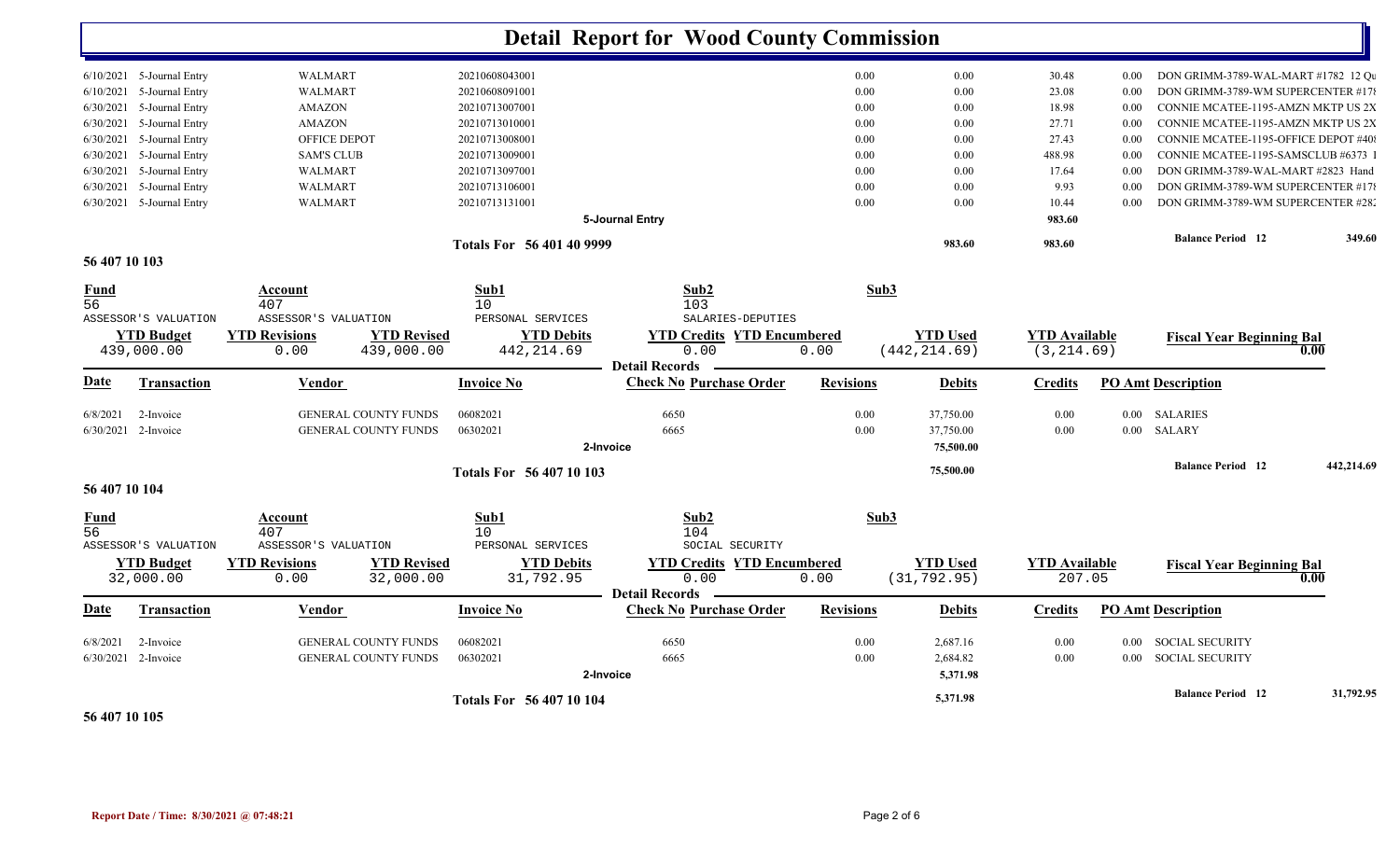| <b>Fund</b><br>$\overline{56}$ |                                                         | Account<br>407                                       |                                                                    | Sub1<br>10                                           | Sub2<br>105                                                                             | Sub3             |                                     |                                   |                           |                                       |            |
|--------------------------------|---------------------------------------------------------|------------------------------------------------------|--------------------------------------------------------------------|------------------------------------------------------|-----------------------------------------------------------------------------------------|------------------|-------------------------------------|-----------------------------------|---------------------------|---------------------------------------|------------|
|                                | ASSESSOR'S VALUATION<br><b>YTD Budget</b><br>185,000.00 | ASSESSOR'S VALUATION<br><b>YTD Revisions</b><br>0.00 | <b>YTD Revised</b><br>185,000.00                                   | PERSONAL SERVICES<br><b>YTD Debits</b><br>172,003.14 | INSURANCE PREMIUM<br><b>YTD Credits YTD Encumbered</b><br>0.00<br><b>Detail Records</b> | 0.00             | <b>YTD Used</b><br>(172, 003.14)    | <b>YTD Available</b><br>12,996.86 |                           | <b>Fiscal Year Beginning Bal</b>      | 0.00       |
| Date                           | <b>Transaction</b>                                      | <b>Vendor</b>                                        |                                                                    | <b>Invoice No</b>                                    | <b>Check No Purchase Order</b>                                                          | <b>Revisions</b> | <b>Debits</b>                       | <b>Credits</b>                    |                           | <b>PO Amt Description</b>             |            |
| 6/8/2021                       | 2-Invoice<br>6/30/2021 2-Invoice                        |                                                      | GENERAL COUNTY FUNDS<br>GENERAL COUNTY FUNDS                       | 06082021<br>06302021                                 | 6650<br>6665<br>2-Invoice                                                               | 0.00<br>0.00     | 17,446.32<br>18,444.90<br>35,891.22 | 0.00<br>0.00                      | 0.00<br>0.00              | HEALTH INSURANCE<br>HEALTH INSURANCE  |            |
| 56 407 10 106                  |                                                         |                                                      |                                                                    | <b>Totals For 56 407 10 105</b>                      |                                                                                         |                  | 35,891.22                           |                                   |                           | <b>Balance Period 12</b>              | 172,003.14 |
| <b>Fund</b><br>$\overline{56}$ | ASSESSOR'S VALUATION                                    | Account<br>407<br>ASSESSOR'S VALUATION               |                                                                    | Sub1<br>10<br>PERSONAL SERVICES                      | Sub2<br>106<br>RETIREMENT                                                               | Sub3             |                                     |                                   |                           |                                       |            |
|                                | <b>YTD Budget</b><br>50,000.00                          | <b>YTD Revisions</b><br>0.00                         | <b>YTD Revised</b><br>50,000.00                                    | <b>YTD Debits</b><br>42,410.02                       | <b>YTD Credits YTD Encumbered</b><br>0.00<br><b>Detail Records</b>                      | 0.00             | <b>YTD Used</b><br>(42, 410.02)     | <b>YTD Available</b><br>7,589.98  |                           | <b>Fiscal Year Beginning Bal</b>      | 0.00       |
| Date                           | <b>Transaction</b>                                      | Vendor                                               |                                                                    | <b>Invoice No</b>                                    | <b>Check No Purchase Order</b>                                                          | <b>Revisions</b> | <b>Debits</b>                       | <b>Credits</b>                    |                           | <b>PO Amt Description</b>             |            |
| 6/8/2021                       | 2-Invoice<br>6/30/2021 2-Invoice                        |                                                      | <b>GENERAL COUNTY FUNDS</b><br><b>GENERAL COUNTY FUNDS</b>         | 06082021<br>06302021                                 | 6650<br>6665<br>2-Invoice                                                               | 0.00<br>0.00     | 3,775.02<br>3,763.21<br>7,538.23    | 0.00<br>0.00                      | 0.00                      | 0.00 RETIREMENT<br>HEALTH INSURANCE   |            |
| 56 407 40 212                  |                                                         |                                                      |                                                                    | Totals For 56 407 10 106                             |                                                                                         |                  | 7,538.23                            |                                   |                           | <b>Balance Period 12</b>              | 42,410.02  |
| <b>Fund</b><br>$\overline{56}$ | ASSESSOR'S VALUATION                                    | Account<br>407<br>ASSESSOR'S VALUATION               |                                                                    | Sub1<br>40<br>CONTRACTURAL SERVICES                  | Sub2<br>212<br>PRINTING                                                                 | Sub3             |                                     |                                   |                           |                                       |            |
|                                | <b>YTD Budget</b><br>20,000.00                          | <b>YTD Revisions</b><br>0.00                         | <b>YTD Revised</b><br>20,000.00                                    | <b>YTD Debits</b><br>19,005.23                       | <b>YTD Credits YTD Encumbered</b><br>0.00<br><b>Detail Records</b>                      | 0.00             | <b>YTD Used</b><br>(19,005.23)      | <b>YTD</b> Available<br>994.77    |                           | <b>Fiscal Year Beginning Bal</b>      | 0.00       |
| Date                           | Transaction                                             | Vendor                                               |                                                                    | <b>Invoice No</b>                                    | <b>Check No Purchase Order</b>                                                          | <b>Revisions</b> | <b>Debits</b>                       | <b>Credits</b>                    |                           | <b>PO Amt Description</b>             |            |
|                                | $6/15/2021$ 2-Invoice<br>$6/25/2021$ 2-Invoice          |                                                      | CHAPMAN PRINTING CO. INC 075190<br>CHAPMAN PRINTING CO. INC 075140 |                                                      | 6658<br>6661<br>2-Invoice                                                               | 0.00<br>0.00     | 212.00<br>920.00<br>1,132.00        | 0.00<br>0.00                      | 0.00<br>0.00 <sub>1</sub> | JOB NO 047276<br><b>JOB NO 047134</b> |            |
| $-2$ $-10 - 10$ $-1 -$         |                                                         |                                                      |                                                                    | <b>Totals For 56 407 40 212</b>                      |                                                                                         |                  | 1,132.00                            |                                   |                           | <b>Balance Period</b> 12              | 19,005.23  |

**56 407 40 217**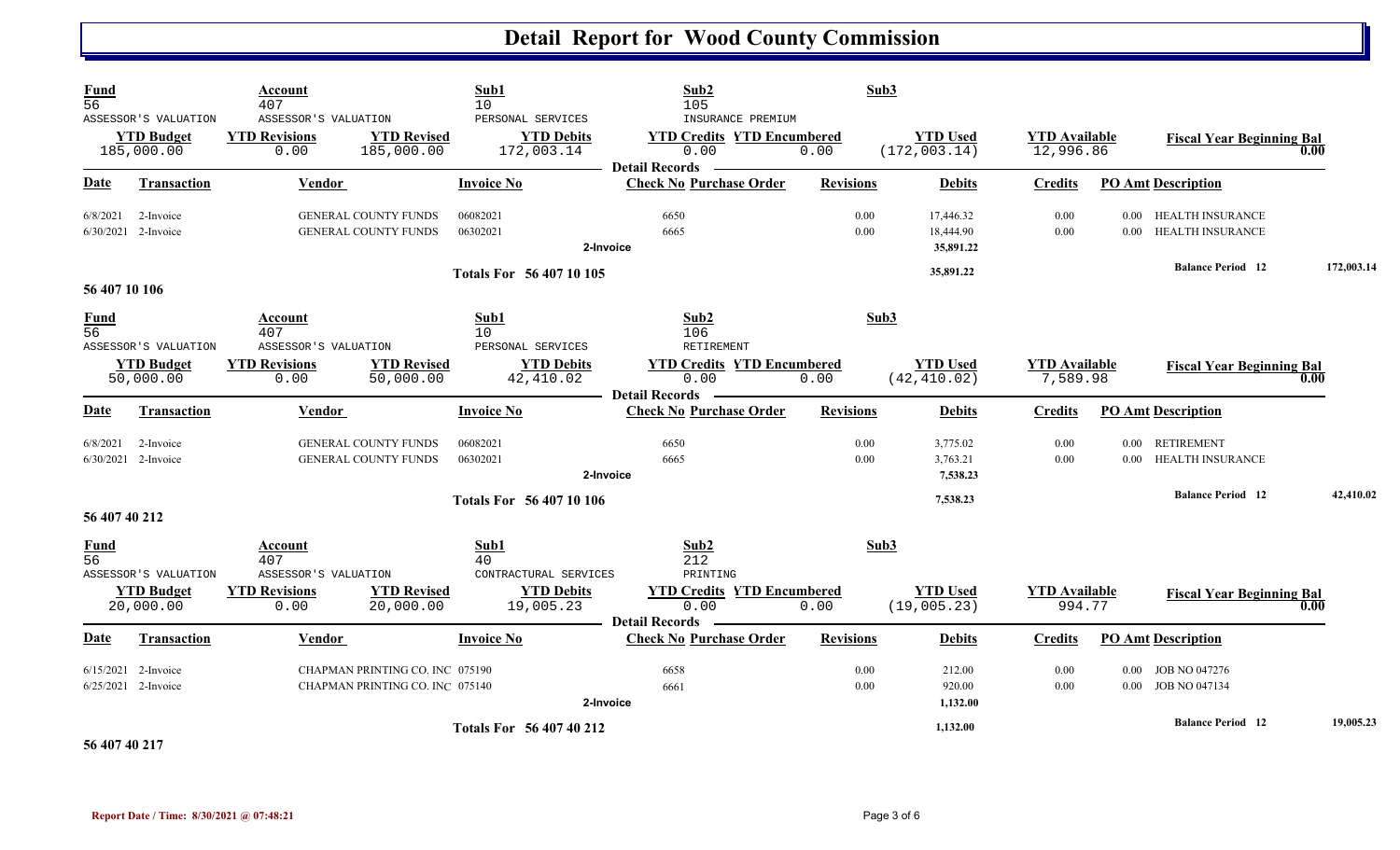| <b>Fund</b><br>$\overline{56}$ | ASSESSOR'S VALUATION                                | Account<br>407<br>ASSESSOR'S VALUATION               |                                         | Sub1<br>40<br>CONTRACTURAL SERVICES                  | Sub2<br>217<br>M&R-AUTOS & TRUCKS                                  | Sub3             |                                |                                  |          |                                           |          |
|--------------------------------|-----------------------------------------------------|------------------------------------------------------|-----------------------------------------|------------------------------------------------------|--------------------------------------------------------------------|------------------|--------------------------------|----------------------------------|----------|-------------------------------------------|----------|
|                                | <b>YTD Budget</b><br>5,000.00                       | <b>YTD Revisions</b><br>0.00                         | <b>YTD Revised</b><br>5,000.00          | <b>YTD Debits</b><br>2, 111.28                       | <b>YTD Credits YTD Encumbered</b><br>0.00<br><b>Detail Records</b> | 0.00             | <b>YTD Used</b><br>(2, 111.28) | <b>YTD Available</b><br>2,888.72 |          | <b>Fiscal Year Beginning Bal</b><br>0.00  |          |
| Date                           | <b>Transaction</b>                                  | <b>Vendor</b>                                        |                                         | <b>Invoice No</b>                                    | <b>Check No Purchase Order</b>                                     | <b>Revisions</b> | <b>Debits</b>                  | <b>Credits</b>                   |          | <b>PO Amt Description</b>                 |          |
| 6/4/2021                       | 2-Invoice                                           |                                                      | ASTORG DODGE CHRYSLER 1 99714           |                                                      | 6646                                                               | 0.00             | 28.89                          | 0.00                             |          | 0.00 OIL CONSUMPTION TEST & OIL           |          |
| 6/15/2021                      | 2-Invoice                                           |                                                      | <b>ADVANCE AUTO PARTS</b>               | 12560-308770                                         | 6656                                                               | 0.00             | 21.49                          | 0.00                             | 0.00     | <b>ACCT NO 477750</b>                     |          |
| 6/25/2021                      | 2-Invoice                                           |                                                      | KINCHELOE MOTORS INC.                   | 78786                                                | 6663                                                               | 0.00             | 279.50                         | 0.00                             | 0.00     | <b>AC REPAIR</b>                          |          |
|                                | 6/29/2021 2-Invoice                                 |                                                      | RUNYON LOCK SERVICE                     | <b>JAN 38410PD</b>                                   | 6664 83931<br>2-Invoice                                            | 0.00             | 130.00<br>459.88               | 0.00                             |          | (130.00) keys made for assessor's vehicle |          |
|                                |                                                     |                                                      |                                         | <b>Totals For 56 407 40 217</b>                      |                                                                    |                  | 459.88                         |                                  | (130.00) | <b>Balance Period 12</b>                  | 2,111.28 |
| 56 407 40 222                  |                                                     |                                                      |                                         |                                                      |                                                                    |                  |                                |                                  |          |                                           |          |
| <b>Fund</b><br>56              |                                                     | Account<br>407                                       |                                         | Sub1<br>40                                           | Sub2<br>222                                                        | Sub3             |                                |                                  |          |                                           |          |
|                                | ASSESSOR'S VALUATION<br><b>YTD Budget</b><br>500.00 | ASSESSOR'S VALUATION<br><b>YTD Revisions</b><br>0.00 | <b>YTD Revised</b><br>500.00            | CONTRACTURAL SERVICES<br><b>YTD Debits</b><br>326.13 | DUES & SUBSCRIPTIONS<br><b>YTD Credits YTD Encumbered</b><br>0.00  | 0.00             | <b>YTD Used</b><br>(326.13)    | <b>YTD Available</b><br>173.87   |          | <b>Fiscal Year Beginning Bal</b><br>0.00  |          |
| Date                           | <b>Transaction</b>                                  | Vendor                                               |                                         | <b>Invoice No</b>                                    | <b>Detail Records</b><br><b>Check No Purchase Order</b>            | <b>Revisions</b> | <b>Debits</b>                  | <b>Credits</b>                   |          | <b>PO Amt Description</b>                 |          |
| 6/4/2021                       | 2-Invoice                                           |                                                      | ASSOCIATION OF WV ASSESS 07172020       |                                                      | 6647                                                               | 0.00             | 100.00                         | 0.00                             | 0.00     | DUES 2020 - 2021                          |          |
| 6/8/2021                       | 2-Invoice                                           |                                                      | ASSOCIATION OF WV ASSESS 06042021       |                                                      | 6651                                                               | 0.00             | 100.00                         | 0.00                             | 0.00     | 2021/2022 - DUES                          |          |
|                                |                                                     |                                                      |                                         |                                                      | 2-Invoice                                                          |                  | 200.00                         |                                  |          |                                           |          |
|                                |                                                     |                                                      |                                         | <b>Totals For 56 407 40 222</b>                      |                                                                    |                  | 200.00                         |                                  |          | <b>Balance Period 12</b>                  | 326.13   |
| 56 407 40 230                  |                                                     |                                                      |                                         |                                                      |                                                                    |                  |                                |                                  |          |                                           |          |
| <b>Fund</b><br>$\overline{56}$ | ASSESSOR'S VALUATION                                | Account<br>407<br>ASSESSOR'S VALUATION               |                                         | Sub1<br>40<br>CONTRACTURAL SERVICES                  | Sub2<br>230<br>CONTRACTED SERVICES                                 | Sub3             |                                |                                  |          |                                           |          |
|                                | <b>YTD Budget</b>                                   | <b>YTD Revisions</b>                                 | <b>YTD Revised</b>                      | <b>YTD Debits</b>                                    | <b>YTD Credits YTD Encumbered</b>                                  |                  | <b>YTD</b> Used                | <b>YTD Available</b>             |          | <b>Fiscal Year Beginning Bal</b>          |          |
|                                | 22,000.00                                           | 0.00                                                 | 22,000.00                               | 13,618.31                                            | 0.00<br><b>Detail Records</b>                                      | 0.00             | (13, 618.31)                   | 8,381.69                         |          | 0.00                                      |          |
| Date                           | Transaction                                         | Vendor                                               |                                         | <b>Invoice No</b>                                    | <b>Check No Purchase Order</b>                                     | <b>Revisions</b> | <b>Debits</b>                  | <b>Credits</b>                   |          | <b>PO Amt Description</b>                 |          |
| 6/8/2021                       | 2-Invoice                                           |                                                      | CANON FINANCIAL SERVICE 26833071        |                                                      | 6652                                                               | 0.00             | 175.00                         | 0.00                             |          | 0.00 CONTRACT NO 0626196-003              |          |
| 6/8/2021                       | 2-Invoice                                           | <b>CWS</b>                                           |                                         | 624115                                               | 6653                                                               | 0.00             | 55.26                          | 0.00                             | 0.00     | <b>ACCT NO WCC36</b>                      |          |
| 6/15/2021                      | 2-Invoice                                           |                                                      | CANON FINANCIAL SERVICE 26183997        |                                                      | 6657                                                               | 0.00             | 150.00                         | 0.00                             | 0.00     | CONTRACT NO 0626196-003                   |          |
| 6/15/2021                      | 2-Invoice                                           |                                                      | US BANK EQUIPMENT FINAN 444779169       |                                                      | 6660                                                               | 0.00             | 207.75                         | 0.00                             | 0.00     | <b>ACCT NO 1306206</b>                    |          |
|                                | 6/25/2021 2-Invoice                                 |                                                      | GLOBAL SCIENCE & TECH IN INV-0000085920 |                                                      | 6662                                                               | 0.00             | 960.00                         | 0.00                             | 0.00     | PROJECT NO T043.1.002.WOO                 |          |
|                                |                                                     |                                                      |                                         |                                                      | 2-Invoice                                                          |                  | 1,548.01                       |                                  |          |                                           |          |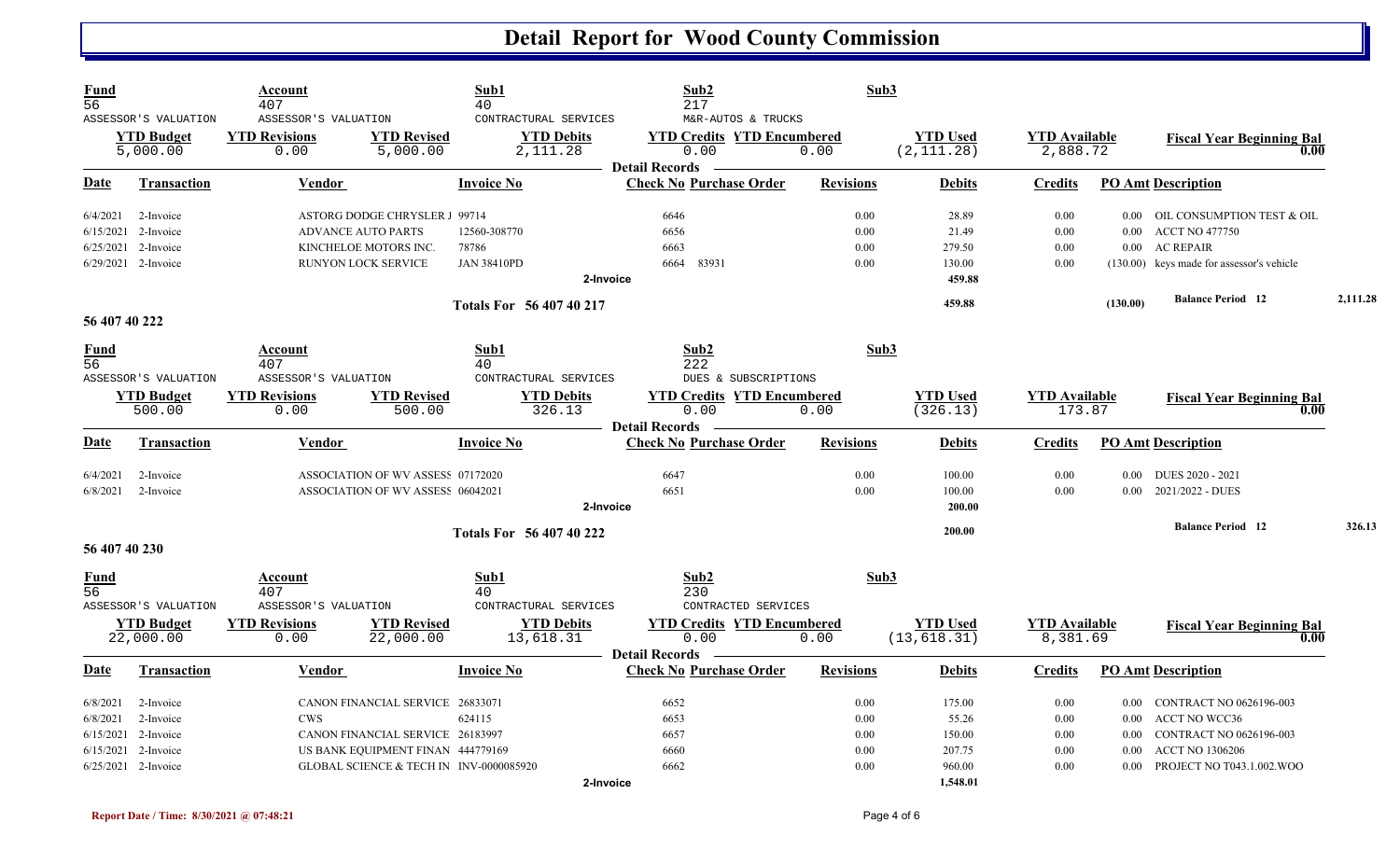|                 |                             |                      |                        | <b>Totals For 56 407 40 230</b> |                                                         |                  | 1,548.01         |                      |          | <b>Balance Period</b> 12             | 13,618.31 |
|-----------------|-----------------------------|----------------------|------------------------|---------------------------------|---------------------------------------------------------|------------------|------------------|----------------------|----------|--------------------------------------|-----------|
| 56 407 55 341   |                             |                      |                        |                                 |                                                         |                  |                  |                      |          |                                      |           |
| <b>Fund</b>     |                             | Account              |                        | Sub1                            | Sub2                                                    | Sub3             |                  |                      |          |                                      |           |
| 56              |                             | 407                  |                        | 55                              | 341                                                     |                  |                  |                      |          |                                      |           |
|                 | ASSESSOR'S VALUATION        | ASSESSOR'S VALUATION |                        | COMMODITIES                     | SUPPLIES/MATERIALS                                      |                  |                  |                      |          |                                      |           |
|                 | <b>YTD Budget</b>           | <b>YTD Revisions</b> | <b>YTD Revised</b>     | <b>YTD Debits</b>               | <b>YTD Credits YTD Encumbered</b>                       |                  | <b>YTD Used</b>  | <b>YTD</b> Available |          | <b>Fiscal Year Beginning Bal</b>     |           |
|                 | 16,000.00                   | 0.00                 | 16,000.00              | 7,945.23                        | 0.00<br><b>Detail Records</b>                           | 0.00             | (7, 945.23)      | 8,054.77             |          |                                      | 0.00      |
|                 |                             |                      |                        |                                 | <b>Check No Purchase Order</b>                          |                  |                  |                      |          |                                      |           |
| Date            | <b>Transaction</b>          | Vendor               |                        | <b>Invoice No</b>               |                                                         | <b>Revisions</b> | <b>Debits</b>    | <b>Credits</b>       |          | <b>PO Amt Description</b>            |           |
| 6/4/2021        | 2-Invoice                   |                      | CASTO & HARRIS, INC.   | 113064                          | 6648                                                    | 0.00             | 45.69            | 0.00                 | $0.00\,$ | <b>CHIPBOARD POSTS</b>               |           |
|                 |                             |                      |                        |                                 | 2-Invoice                                               |                  | 45.69            |                      |          |                                      |           |
|                 | 6/10/2021 5-Journal Entry   | AMAZON               |                        | 20210608006001                  |                                                         | 0.00             | 31.94            | 0.00                 | 0.00     | CONNIE MCATEE-1195-AMAZON.COM 2L6    |           |
| 6/10/2021       | 5-Journal Entry             |                      | FEDERAL EXPRESS CORP   | 20210608017001                  |                                                         | 0.00             | 28.13            | 0.00                 | 0.00     | DON GRIMM-3789-FEDEX 786570104871 Ma |           |
| 6/10/2021       | 5-Journal Entry             |                      | LOWE'S COMPANIES, INC. | 20210608004001                  |                                                         | 0.00             | 77.84            | 0.00                 | $0.00\,$ | CONNIE MCATEE-1195-LOWES #00473      |           |
|                 | 6/10/2021 5-Journal Entry   | OFFICE DEPOT         |                        | 20210608005001                  |                                                         | 0.00             | 131.33           | 0.00                 | 0.00     | CONNIE MCATEE-1195-OFFICE DEPOT #40: |           |
|                 | $6/10/2021$ 5-Journal Entry | <b>SAM'S CLUB</b>    |                        | 20210608007001                  |                                                         | 0.00             | 47.92            | 0.00                 | 0.00     | CONNIE MCATEE-1195-SAMS CLUB #6373   |           |
|                 | $6/10/2021$ 5-Journal Entry | WALMART              |                        | 20210608018001                  |                                                         | 0.00             | 11.77            | 0.00                 | 0.00     | DON GRIMM-3789-WM SUPERCENTER #28.   |           |
| 6/10/2021       | 5-Journal Entry             | <b>WALMART</b>       |                        | 20210608043001                  |                                                         | 0.00             | 30.48            | 0.00                 | 0.00     | DON GRIMM-3789-WAL-MART #1782 12 Qu  |           |
|                 | $6/10/2021$ 5-Journal Entry | WALMART              |                        | 20210608091001                  |                                                         | 0.00             | 23.08            | 0.00                 | 0.00     | DON GRIMM-3789-WM SUPERCENTER #178   |           |
|                 | $6/30/2021$ 5-Journal Entry | AMAZON               |                        | 20210713007001                  |                                                         | 0.00             | 18.98            | 0.00                 | 0.00     | CONNIE MCATEE-1195-AMZN MKTP US 2X   |           |
|                 | 6/30/2021 5-Journal Entry   | OFFICE DEPOT         |                        | 20210713008001                  |                                                         | 0.00             | 27.43            | 0.00                 | 0.00     | CONNIE MCATEE-1195-OFFICE DEPOT #40: |           |
|                 | 6/30/2021 5-Journal Entry   | WALMART              |                        | 20210713097001                  |                                                         | 0.00             | 17.64            | 0.00                 | 0.00     | DON GRIMM-3789-WAL-MART #2823 Hand   |           |
|                 | 6/30/2021 5-Journal Entry   | <b>WALMART</b>       |                        | 20210713106001                  |                                                         | 0.00             | 9.93             | 0.00                 | 0.00     | DON GRIMM-3789-WM SUPERCENTER #178   |           |
|                 | $6/30/2021$ 5-Journal Entry | WALMART              |                        | 20210713131001                  |                                                         | 0.00             | 10.44            | 0.00                 | 0.00     | DON GRIMM-3789-WM SUPERCENTER #28.   |           |
|                 |                             |                      |                        |                                 | 5-Journal Entry                                         |                  | 466.91           |                      |          |                                      |           |
|                 |                             |                      |                        |                                 |                                                         |                  |                  |                      |          | <b>Balance Period 12</b>             | 7,945.23  |
|                 |                             |                      |                        | Totals For 56 407 55 341        |                                                         |                  | 512.60           |                      |          |                                      |           |
| 56 407 55 343   |                             |                      |                        |                                 |                                                         |                  |                  |                      |          |                                      |           |
| <b>Fund</b>     |                             | Account              |                        | Sub1                            | Sub2                                                    | Sub3             |                  |                      |          |                                      |           |
| $\overline{56}$ |                             | 407                  |                        | 55                              | 343                                                     |                  |                  |                      |          |                                      |           |
|                 | ASSESSOR'S VALUATION        | ASSESSOR'S VALUATION |                        | COMMODITIES                     | <b>AUTOMOBILE SUPPLIES</b>                              |                  |                  |                      |          |                                      |           |
|                 | <b>YTD Budget</b>           | <b>YTD Revisions</b> | <b>YTD Revised</b>     | <b>YTD Debits</b>               | <b>YTD Credits YTD Encumbered</b>                       |                  | <b>YTD Used</b>  | <b>YTD Available</b> |          | <b>Fiscal Year Beginning Bal</b>     |           |
|                 | 8,000.00                    | 0.00                 | 8,000.00               | 4,616.70                        | 0.00                                                    | (360.57)         | (4, 616.70)      | 3,743.87             |          |                                      | 0.00      |
| Date            | <b>Transaction</b>          | <b>Vendor</b>        |                        | <b>Invoice No</b>               | <b>Detail Records</b><br><b>Check No Purchase Order</b> | <b>Revisions</b> | <b>Debits</b>    | <b>Credits</b>       |          | <b>PO Amt Description</b>            |           |
|                 |                             |                      |                        |                                 |                                                         |                  |                  |                      |          |                                      |           |
| 6/8/2021        | 2-Invoice                   |                      | ENGLEFIELD OIL COMPANY | IN-510534                       | 6654 84204<br>2-Invoice                                 | 0.00             | 498.38<br>498.38 | 0.00                 |          | (498.38) FUEL FOR REAPPRAISAL        |           |
|                 |                             |                      |                        |                                 |                                                         |                  | 498.38           |                      | (498.38) | <b>Balance Period 12</b>             | 4,616.70  |
|                 |                             |                      |                        | Totals For 56 407 55 343        |                                                         |                  |                  |                      |          |                                      |           |

**56 407 65 459**